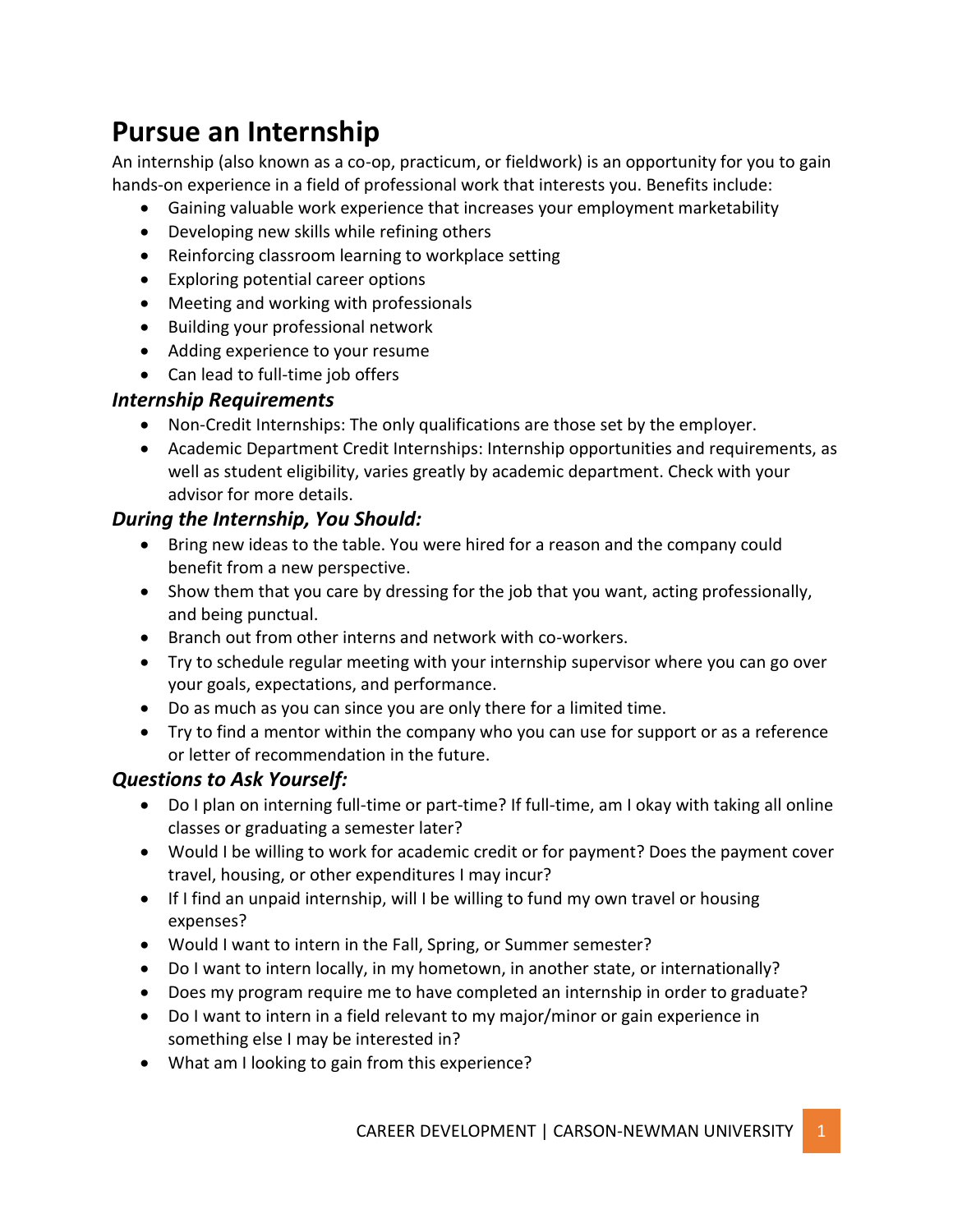## GAINING EXPERIENCE: INTERNSHIPS

\*MOST APPLICATIONS ARE DUE THE SEMESTER PRIOR TO THE ONE YOU ARE TRYING TO INTERN FOR

#### **SEPTEMBER**

Ask yourself what you are looking for in an internship. Begin working on your resume and cover letter. Create LinkedIn and Handshake Profiles.

### **DECEMBER**

Spend Winter Break doing research. Keep track of everything you are interested in or have applied for on a spreadsheet or chart. Handshake is a great place to start.

#### **MARCH**

Set up interviews: be sure to send thank-you notes. You may receive offers at this point. Ask how much time you have to respond in case you are waiting to hear back from other internships. It is okay to ask if you can wait on accepting.

### **OCTOBER**

Get your resume and cover letter critiqued by Career Services (Mon-Fri 8 am – 4:30 pm, 2<sup>nd</sup> floor of the library).

## **JANUARY**

Update your Handshake and LinkedIn profiles. Continue applying to internships.

#### **APRIL**

Offers can still be made. If you can't decide between offers, try to read intern reviews online - especially through Vault.